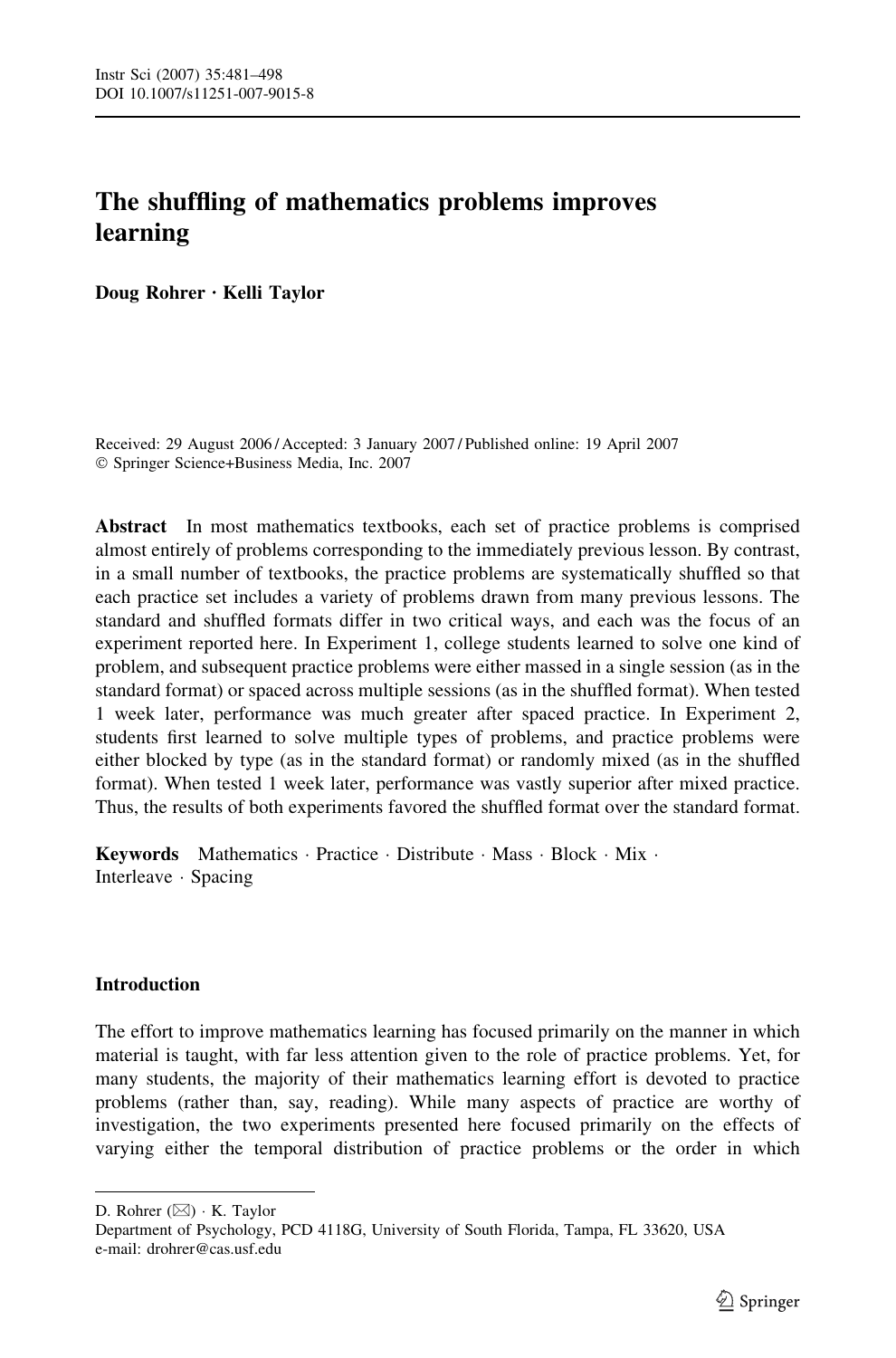problems are solved. Neither manipulation required an increase in the total number of practice problems, yet both experiments revealed large boosts in subsequent test performance. That is, merely altering the timing of practice led to large gains in test performance.

The arrangement of practice problems in most mathematics textbooks is one that most readers will recognize. Each set of practice problems, or *practice set*, consists almost entirely of problems corresponding to the immediately preceding lesson (e.g., Glencoe,  $2001$ ). For example, a lesson on the addition or subtraction of fractions (e.g.,  $5/6-4/5$ ) is followed immediately by perhaps a few dozen problems, all of which require the addition or subtraction of fractions. In brief, each set of practice problems is devoted to the most recent lesson. Moreover, problems of the same type are usually in blocks (e.g., 12 fraction addition problems, followed by 12 fraction subtraction problems). This format also is the modal format of computer-aided instructional packages, and, therefore, the data reported herein apply to this instructional medium as well.

The standard practice format has two features that are examined here. First, most or all of the problems relating to a given lesson are concentrated or *massed* into the immediately following practice set instead of being distributed or *spaced* across multiple practice sets. For example, in the standard format, virtually all of the quadratic formula problems within the textbook appear in the practice set that appears immediately after the lesson on the quadratic formula. The second feature of the standard format is that the problems within each practice set are usually *blocked* by topic and not *mixed* across topics. For example, after a lesson explaining how to find the least common multiple and the greatest common factor of two integers, a practice set includes a block of least common multiple problems followed by a block of greatest common factor problems. Notably, it is possible for a textbook to use massed practice but not blocked practice, but, in our experience, these two features usually co-occur.

By contrast, a very small number of mathematics textbooks use what we call a shuffled format (e.g., Saxon, [1997](#page-17-0)). A textbook with a shuffled format may have lessons identical to those in the standard format, and moreover, the two formats need not differ in either the number of practice sets within the text or the number of practice problems per practice set. But, with the shuffled format, the practice problems are systematically arranged so that practice problems are both distributed and mixed. For example, after a lesson on the quadratic formula, the immediately following practice set would include no more than a few quadratic formula problems, with other quadratic formula problems appearing in subsequent practice sets with decreasing frequency. Thus, the practice problems of a given type are systematically spaced throughout the textbook. This spacing intrinsically ensures that the problems within each practice set include a mixture of different types, as there are no more than one or two practice problems of each kind within each practice set. In order to achieve such variety in the early portion of the textbook, the first several practice sets can include problems relating to topics covered in previous years.

In summary, virtually all mathematics textbooks use one of two formats that differ with regard to two variables. First, the problems of a given type are either massed in a single practice set (as in the standard format) or spaced across multiple practice sets (as in the shuffled format). Second, problems of different types are either blocked by type (as in the standard format) or randomly mixed (as in the shuffled format). The massed vs. spaced variable was examined in Experiment 1, and the blocked vs. mixed variable was examined in Experiment 2. A third variable—light versus heavy massed practice—was also examined in Experiment 1, for reasons described below. The remainder of the Introduction is devoted to the relevant literature.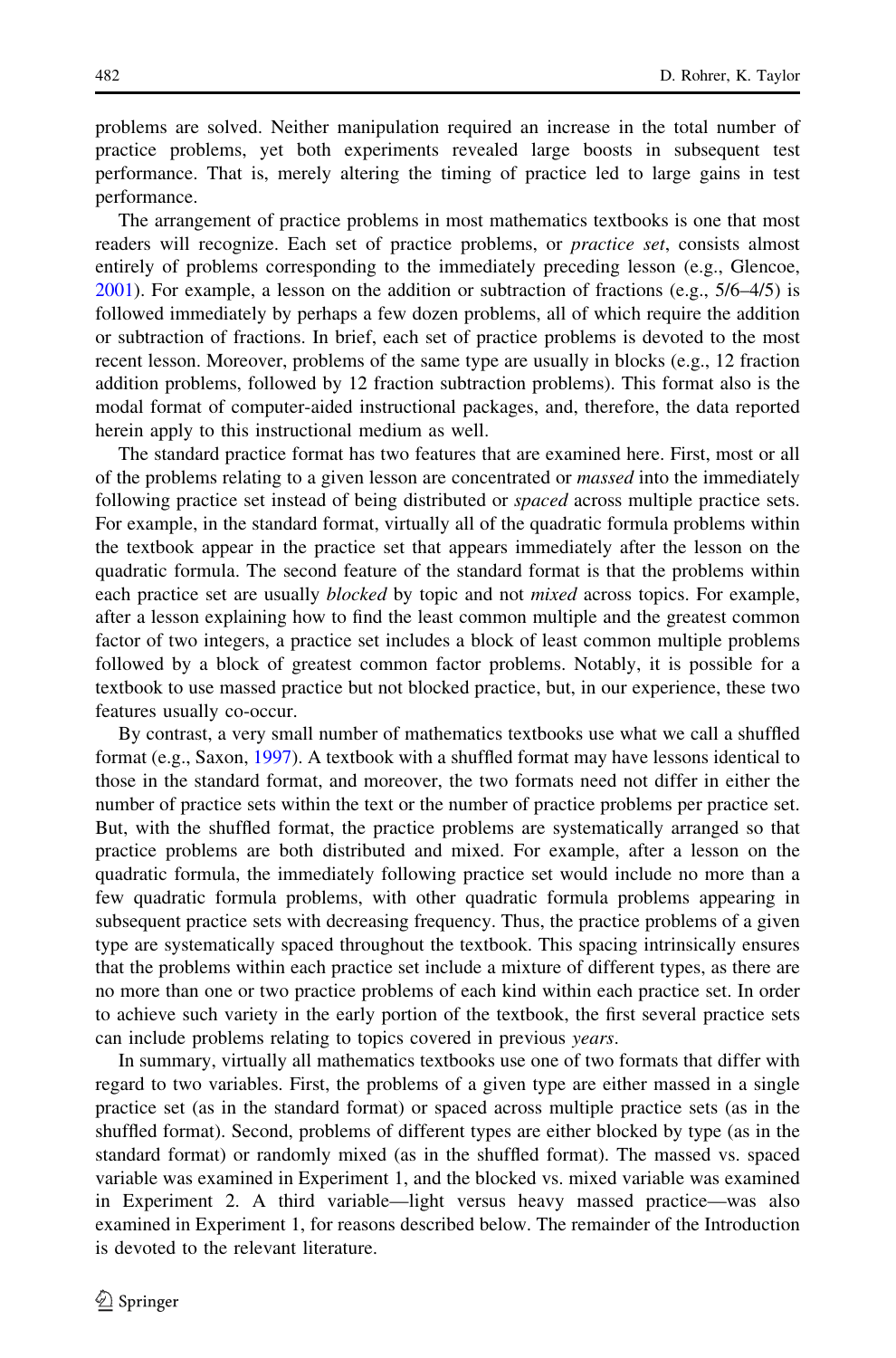In an experiment comparing the benefits of massed and spaced practice, a given amount of practice is either massed into a single session or spaced across multiple sessions. For example, four practice problems (relating to the same skill or concept) might be assigned in a single session or divided evenly across two sessions separated by 1 week. The retention interval equals the period of time between the last practice problem and the test. For example, if a skill is practiced on Monday and Tuesday and tested on Friday, the retention interval equals 3 days.

Test performance is generally superior after practice that is spaced rather than massed a finding known as the spacing effect (e.g., Bahrick, Bahrick, Bahrick, & Bahrick, [1993;](#page-16-0) Bjork, [1979](#page-16-0), [1988](#page-16-0), [1994](#page-16-0); Bloom & Shuell, [1981](#page-16-0); Carpenter & DeLosh, [2005](#page-16-0); Reynolds & Glaser, [1964](#page-16-0); Smith & Rothkopf, [1984](#page-17-0)). Exactly how spacing of practice produces this benefit is the focus of much unresolved debate (for a review, see Dempster, [1989](#page-16-0)), but, for the present purposes, it is sufficient to simply note that spaced practice boosts test performance. For this reason, many previous authors have advocated that learners space their study (Bahrick et al., [1993;](#page-16-0) Bjork, [1979](#page-16-0), [1988,](#page-16-0) [1994;](#page-16-0) Bloom & Shuell, [1981](#page-16-0); Cepeda, Pashler, Vul, Wixted, & Rohrer, [2006](#page-16-0); Dempster, [1989](#page-16-0); Pashler, Rohrer, Cepeda, & Carpenter, [2007;](#page-16-0) Reynolds & Glaser, [1964;](#page-16-0) Schmidt & Bjork, [1992;](#page-17-0) Smith & Rothkopf, [1984\)](#page-17-0).

While only a few of the hundreds of spacing experiments have used mathematics tasks, these few findings have shown benefits of spacing mathematics practice. For instance, Smith and Rothkopf ([1984](#page-17-0)) observed a spacing effect if several statistics lectures were spaced across 4 days rather than massed into one session. More recently, Rohrer and Taylor [\(2006](#page-16-0)) found a benefit of spacing mathematics practice for students who were tested 4 weeks after their last practice problem. Finally, Rea and Modigliani ([1985\)](#page-16-0) found a spacing effect with young children who were asked to memorize five multiplication facts (e.g.,  $8 \times 5 = 40$ ), although this kind of task is better described as verbal memory rather than mathematical learning (which is not to say that such facts are not sometimes useful). Incidentally, several mathematics learning experiments that purport to show a spacing effect were, in fact, confounded in favor of the spacing effect. In Grote [\(1995](#page-16-0)), for instance, students either massed their practice on Day 1 or spaced their practice across Days 1 through 22, but every student was tested on Day 36. Thus, the spaced practice condition benefited from a far shorter retention interval. Nevertheless, the results of the few nonconfounded studies support the view that the long-term retention of mathematical knowledge is enhanced by distributing the corresponding practice problems across multiple practice sessions. This effect is revisited in Experiment 1.

### Light versus heavy massed practice

One explanation for the preponderance of massed practice within mathematics textbooks is the oft-cited belief that material is retained longer if study or practice continues immediately after the material is understood. This kind of massed practice is formally known as an overlearning strategy. For example, after a student has correctly solved one mathematics problem (or perhaps two problems of the same type in order to rule out the possibility that the first correct answer was due to chance), additional problems of the same type, if attempted immediately, constitute an overlearning strategy. It must be clarified, incidentally, that the term overlearning describes a *strategy* and not the degree of learning.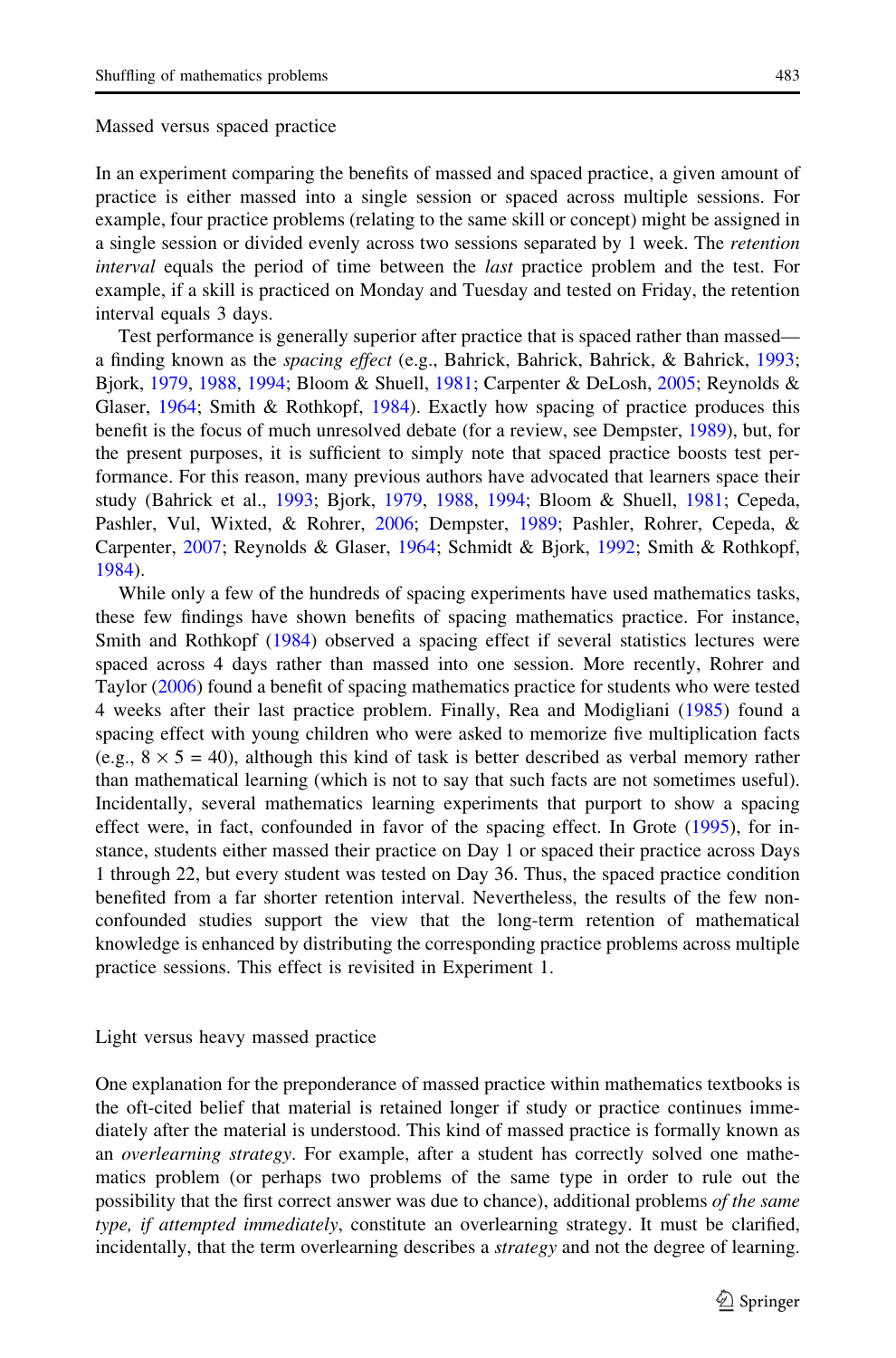In fact, one can achieve a very high degree of learning without using an overlearning strategy. For example, most everyone has mastered the names of the calendar months, but few did so by the use of an overlearning strategy (i.e., immediate post-criterion practice). Thus, we are not evaluating the utility of knowing material very well but rather the utility of learning by the strategy of post-criterion practice.

Overlearning experiments include a condition that ensures overlearning and a condition in which overlearning is avoided or at least minimized. The great majority of these experiments have found that the overlearning condition produces greater subsequent test performance (e.g., Gilbert, [1957;](#page-16-0) Krueger, [1929;](#page-16-0) Postman, [1962\)](#page-16-0), and such a benefit was confirmed by a meta-analysis reported by Driskell et al. ([1992\)](#page-16-0). In brief, although a few studies have found little or no benefit of overlearning (e.g., Reynolds & Glaser, [1964;](#page-16-0) Rohrer, Taylor, Pashler, Wixted, & Cepeda, [2005](#page-16-0)), most results find overlearning to boost subsequent test performance. These empirical findings perhaps explain the widespread support for overlearning as a learning strategy (e.g., Fitts, [1965](#page-16-0); Foriska, [1993;](#page-16-0) Hall, [1989;](#page-16-0) Jahnke & Nowaczyk, [1998;](#page-16-0) Radvasky, [2006](#page-16-0)).

Yet there is reason to be cautious about the utility of overlearning in the mathematics classroom. Only one previous overlearning experiment has used a mathematics task, and it found no effect of overlearning on subsequent test performance. In an experiment reported by Rohrer and Taylor ([2006\)](#page-16-0), students learned a single procedure and then immediately worked either three or nine practice problems. The threefold increase in practice had no effect on test scores at either the 1-week or 4-week tests.

Thus, this single experiment raises the possibility that mathematics overlearning is a waste of time, and the implications of this finding are troubling because many mathematics assignments demand a large degree of overlearning. For example, in the standard (massed-blocked) format described at the outset of this Introduction, practice sets often include as many as a dozen or more problems of the same kind. Thus, if overlearning is ineffective, most mathematics students are devoting a sizeable proportion of their practice to a learning strategy with little or no benefit. The benefits of overlearning are revisited in Experiment 1.

Blocked versus mixed practice

Practice problems within mathematics textbooks are usually blocked by topic and not mixed together, as described at the outset of this Introduction, but there appears to be little direct evidence supporting either strategy for mathematics tasks. For motor tasks, the data suggest that subsequent test performance is greater after mixed practice (see Bjork, [1994](#page-16-0), for a review). In Carson and Wiegand [\(1979](#page-16-0)), for instance, young children learned to throw bean bags of different weights at a target, and their subsequent test performance was greater when the practice throws for each particular weight were intermixed and not blocked by weight.

For mathematics learning, however, we are unaware of any experiments comparing mixed and blocked practice. Some previous studies have compared practice schedules that differ with regard to the extent of mixture, but these experimental comparisons have been confounded. For example, in an experiment reported by Mayfield and Chase [\(2002](#page-16-0)), one group of subjects relied on mixed, spaced practice while another group underwent blocked, massed practice. Thus, it was impossible to assess the specific effect of mixture. In Experiment 2 of the present paper, students are randomly assigned to either a mixed or blocked practice schedule, and the practice problems for both groups are spaced across two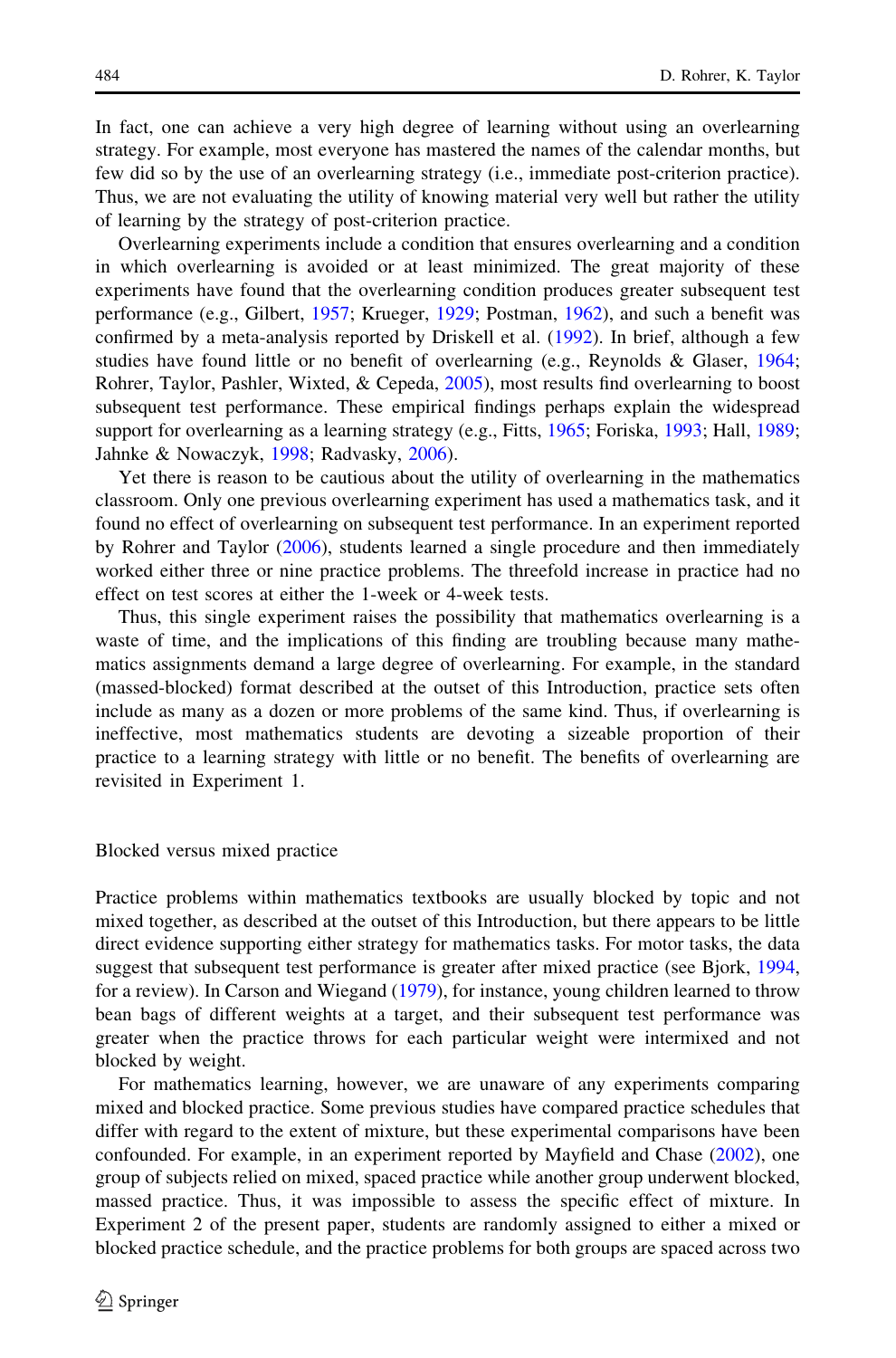sessions. This way, we were able to assess whether mixed practice provides benefits *above* and beyond the benefit of spaced practice.

There is good reason to expect that a mixture of problem types will benefit subsequent test performance. If a practice set includes a randomly arranged variety of problem types, students learn to pair each kind of problem with the appropriate procedure. In other words, a mixed practice schedule requires that students learn not only how to perform each procedure but also which procedure is appropriate for each kind of problem (e.g., Kester, Kirschner, & Van Merrienboer,  $2004$ ). For example, when a lesson on the repeatedmeasures t-test is followed immediately by a practice set comprised solely of repeatedmeasures t-test problems, the choice of procedure is obvious to students. Thus, they can complete this block of practice problems without learning why each problem requires this particular procedure. Consequently, when these students receive a repeated-measures t-test problem on a later exam that includes a variety of problem types, each requiring that they ''assess statistical significance,'' they are faced with a task they have not practiced: knowing which statistical test is appropriate for each type of problem. In fact, knowing which procedure is appropriate is arguably more important than knowing how to perform the procedure.

Learning to pair problem types and procedures is especially challenging in mathematics because different problem types are often superficially similar. For example, the solution of a single equation with a single variable is a rather narrow subset of problems, but even this subset of problem types subsumes different procedures. For example, the equation,  $x^3 - 3x^2 - 2x = 0$ , is solved by factoring the left-hand expression, but the equation,  $x^2-x-1=0$ , cannot be solved by factoring and instead requires the quadratic formula. Likewise, integral problems share a similar appearance, but students must learn which integration technique is appropriate for each of the subtly different kinds. Such superficial similarity is ubiquitous in mathematics, and this is why students need discrimination training.

The link between superficial similarity and the importance of this discrimination learning has been demonstrated by VanderStoep and Seifert [\(1993](#page-17-0)). In their first experiment, for instance, students learned to solve two kinds of mathematics problems that were either similar or different in appearance. Some students saw a tutorial emphasizing how to solve each kind of problem, and others saw a tutorial emphasizing which of two procedures was appropriate for each kind of problem. The *learning-which* tutorial proved more effective than the *learning-how* tutorial when the two kinds of problems were similar, but the tutorials were equally effective when the kinds of problems did not resemble each other. Thus, discrimination training proved useful when problems were similar in appearance.

In summary, while the importance of discrimination training provides one reason to suspect that the mixture or interleaving of problem types will produce better subsequent test performance, it appears that no prior experiments have directly compared mixed and blocked practice. This was the aim of Experiment 2. If mixed practice is, in fact, superior to blocked practice for mathematics learning, it would suggest that the widespread reliance on blocked practice needs reevaluation.

### Experiment 1

The first experiment assessed the effects of temporal distribution (spaced vs. massed practice) and overlearning (massed practice vs. light massed practice) of mathematics practice. College students were taught how to calculate the number of permutations of a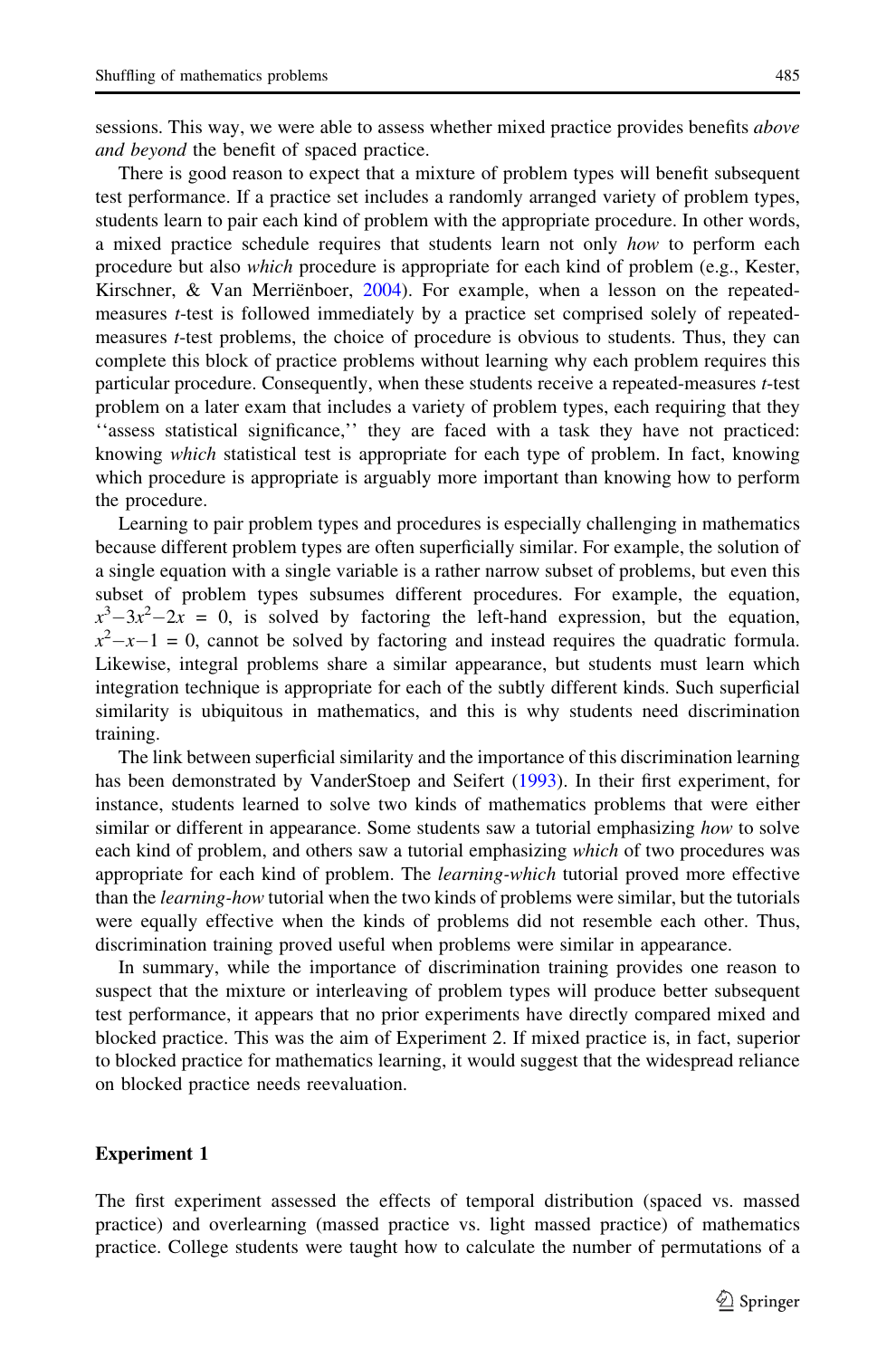letter sequence with at least one repeated letter (e.g.,  $aabccc$ ), and they then practiced this procedure according to one of three schedules. Spacers worked two practice problems in each of two sessions separated by 1 week; Massers worked the same four practice problems in a single session; and Light Massers worked just two practice problems in one session. All students were tested 1 week after their final practice problem. The procedure is summarized in Fig. [2a](#page-7-0).

Two critical comparisons are made. First, we assessed the effect of spacing practice by comparing the test performance of Spacers and Massers. Second, we assessed the effect of overlearning by comparing the test performance of Massers and Light Massers. As detailed in the Introduction, the standard format relies predominantly on practice sets that are massed, and the sheer number of problems within these practice sets ensures overlearning. By contrast, the shuffled format incorporates spaced practice.

### Method

#### Participants

All three sessions were completed by 66 undergraduates (51 women) at the University of South Florida. An additional 14 students completed the first session but failed to attend either the second or third session.

#### Task

Students calculated the number of unique orderings (i.e., permutations) of a letter sequence with at least one repeated letter. For example, the sequence *abbccc* has 60 permutations, including *abccbc*, *accbcb*, *bbaccc*, and so forth. Every letter sequence was four to eight letters in length, and the number of *unique* letters in each sequence equaled two  $(a \text{ and } b)$ or three  $(a, b, \text{ and } c)$ . No sequence had more than 90 permutations. The number of permutations for any sequence is given by a formula that is illustrated in the [Appendix,](#page-15-0) but students were not shown this formula because we believed that it would prove too complex for some of our students Instead, we taught students with examples that were presented exactly as shown in Fig. [1.](#page-6-0)

#### Base rate survey

Although we were confident that this particular kind of permutation problem was unknown to our participant pool, we verified this by testing a sample of 50 students (with 43 women) from the same participant pool, none of whom participated in either Experiments 1 or 2. Each student was given 3 min to find the number of permutations for three of the practice problems used in Experiment 1.

None of the surveyed students correctly answered any of the problems, and none of their written solutions exhibited any evidence of the appropriate procedure. Some attempted to simply list every permutation, but none succeeded, probably because of the time constraint. Hence, this survey showed that this task is virtually, if not entirely, unknown to our participant pool. Furthermore, to the extent that any relevant pre-experimental knowledge did exist, it would not confound the experiment because of random assignment and the law of large numbers.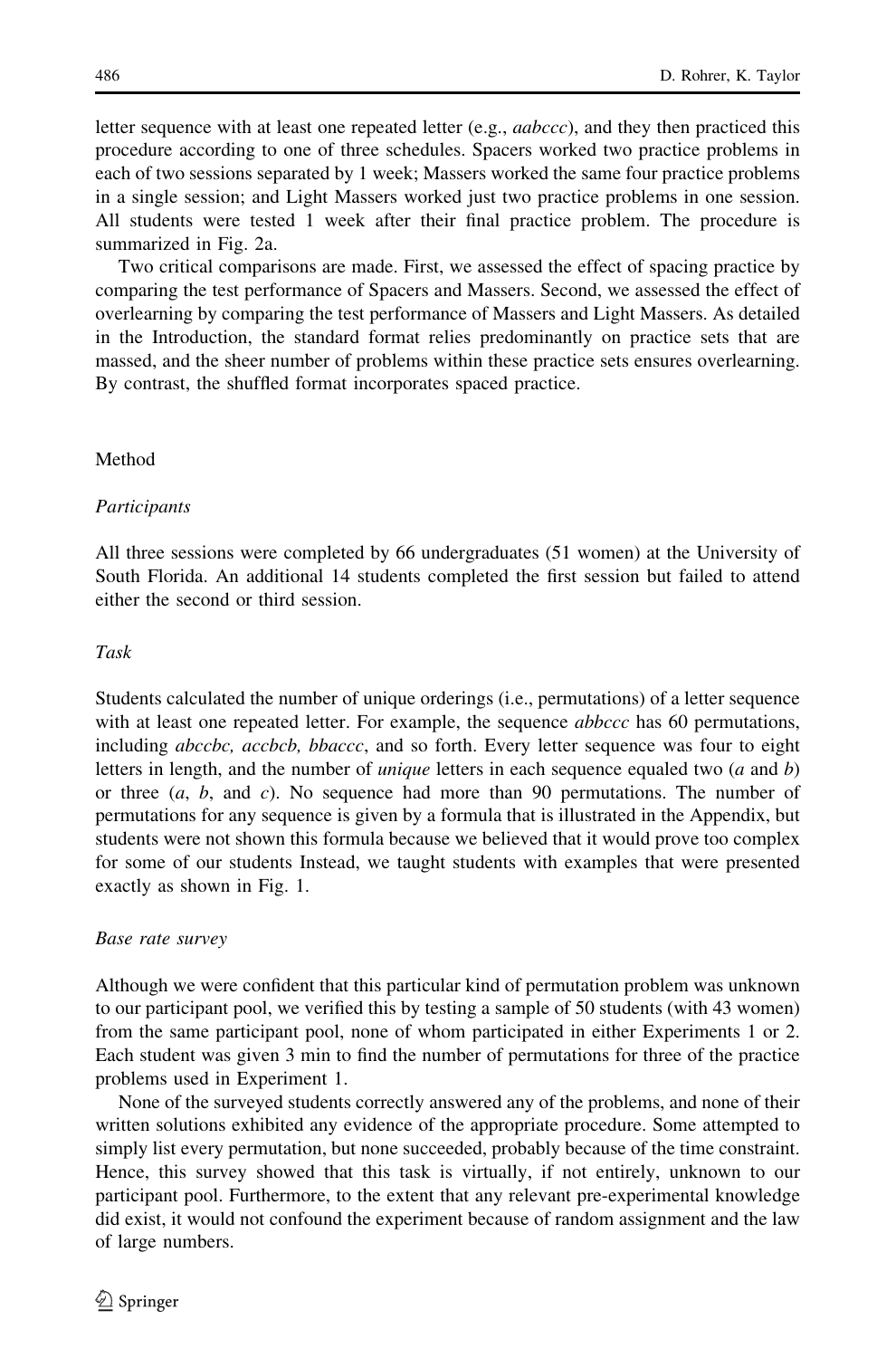#### <span id="page-6-0"></span>**Problem**

In how many ways can the letters *abbccc* be arranged?

#### **Solution**



Fig. 1 Permutation task. This example illustrates the format of the solutions presented to students during the tutorial and the feedback after each example

#### Procedure

Each student attended three sessions spaced 1 week apart. At the beginning of the first session, each student was assigned to the group of Spacers, Massers, or Light Massers. At no point were students told what to expect in subsequent sessions.

All students simultaneously observed a 3-min tutorial at the beginning of the first session. The tutorial included a single projected visual slide with some explanatory information and a sample problem, accompanied by oral explanation. The slide also included the solution to the sample problem, which was presented exactly as shown in Fig. 1. Immediately after the tutorial, every student completed the first practice set. The Light Massers worked only the first practice set. The Massers worked both practice sets in session one. The Spacers worked the first practice set in session one and the second practice set in session two.

Each practice set included two examples and two practice problems, all of which were presented in a test booklet. Students were given 45 s to solve each example, and each example was followed immediately by a 15-s visual projection of its solution (which, like the tutorial sample problem, was presented as shown in Fig. 1). The two practice problems were also allotted 45 s each but were not followed by feedback. The selection and order of the example and practice problems did not vary across students.

The test was given to the Massers and Light Massers in session two (1 week after their final practice problem), and the Spacers were tested in session three (1 week after their final practice problem), as illustrated in Fig. [2](#page-7-0)a. The test consisted of a single piece of paper with five novel problems, and all students saw the same five problems in the same order. Students were asked to solve all five problems in 225 s (which averages to 45 s per problem). Students were required to sit for the entire time period, and feedback was not provided.

Critically, although the Massers and Light Massers were tested in the second session, they were required to attend the third session. If they had been allowed to skip the third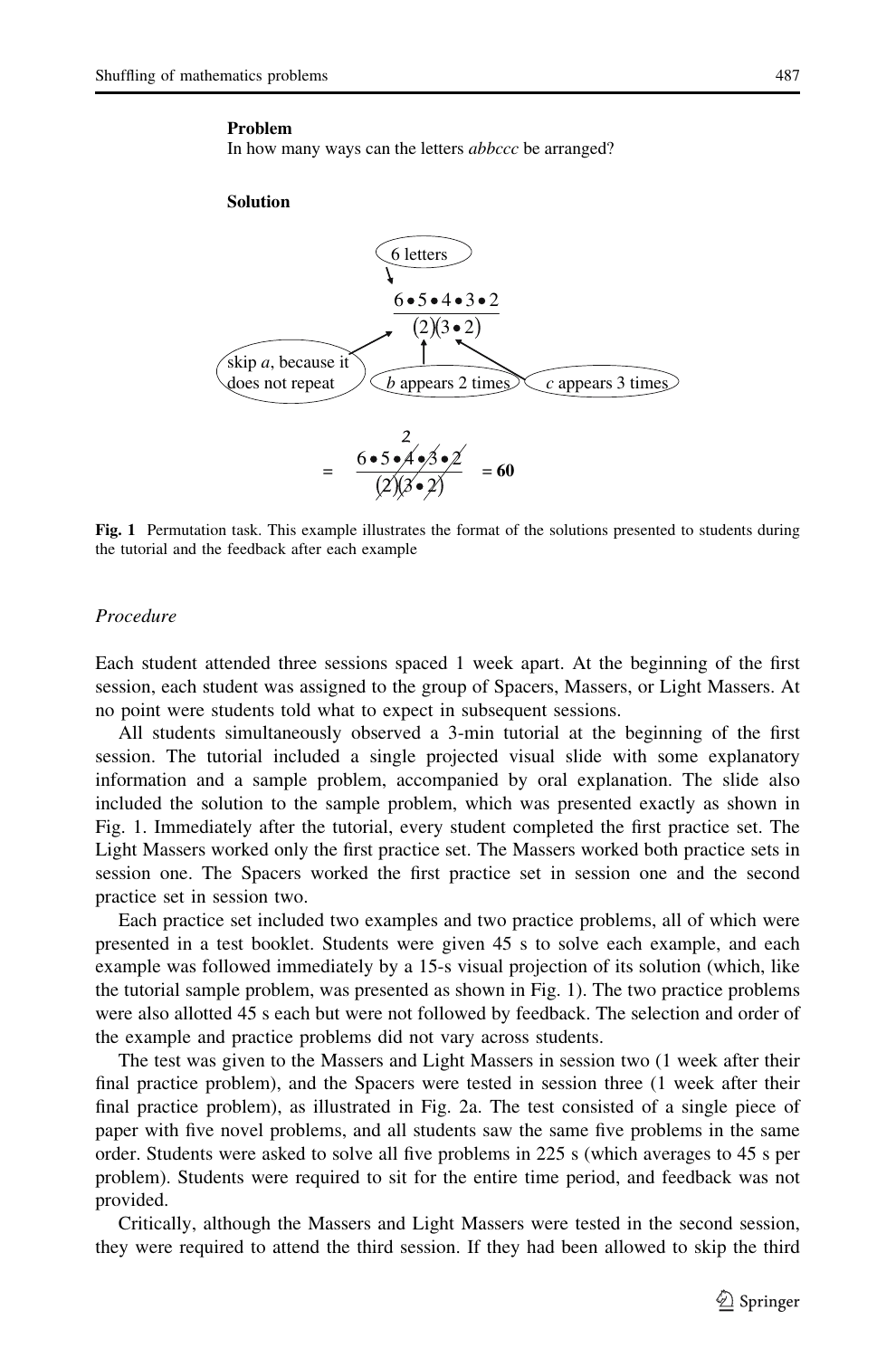<span id="page-7-0"></span>Fig. 2 Experiment 1. a Practice procedure. Each pair of practice problems was preceded by two examples. Students saw a single tutorial immediately before the first example. Practice session performance did not differ reliably between groups. b Test performance. Error bars reflect  $+1$  SE

# **A** Practice Procedure

|                          | week 1     | week 2     | week 3      |
|--------------------------|------------|------------|-------------|
| <b>Spacers</b>           | 2 problems | 2 problems | test        |
| Massers                  | 4 problems | test       | filler task |
| Light Massers 2 problems |            | test       | filler task |

# **B** Test Performance



session, the test scores of the Massers and Light Massers would have included subjects who might have not attended the third session *if* it had been required. This would have confounded the experiment because subjects who fail to show for a follow-up session perform worse, on average, than those who show. Thus, allowing Massers and Light Massers to skip the third session would have confounded the experiment in favor of the Spacers. Indeed, the present experiment included three Massers who failed to attend the third session, and their average test score was, in fact, lower than the average score of the Massers who attended all three sessions. Thus, by requiring every student to attend the third session, the observed spacing effect was not exaggerated.

Resultsand discussion

# Inclusion criterion

Because one aim of this study was to assess the benefits of overlearning by comparing the Massers and Light Massers, it was important that Light Massers provide at least one correct response during practice. This is because overlearning requires that students continue practice beyond criterion, and, consequently, the benefits of overlearning cannot be assessed unless the control group reaches criterion. Therefore, we restricted our analyses to those students who correctly answered at least one of the first two practice problems (which were the only two practice problems attempted by all students). This eliminated six of the 66 students. The exclusion of these six students slightly increased the mean test scores of each group, but it had no effect on the findings.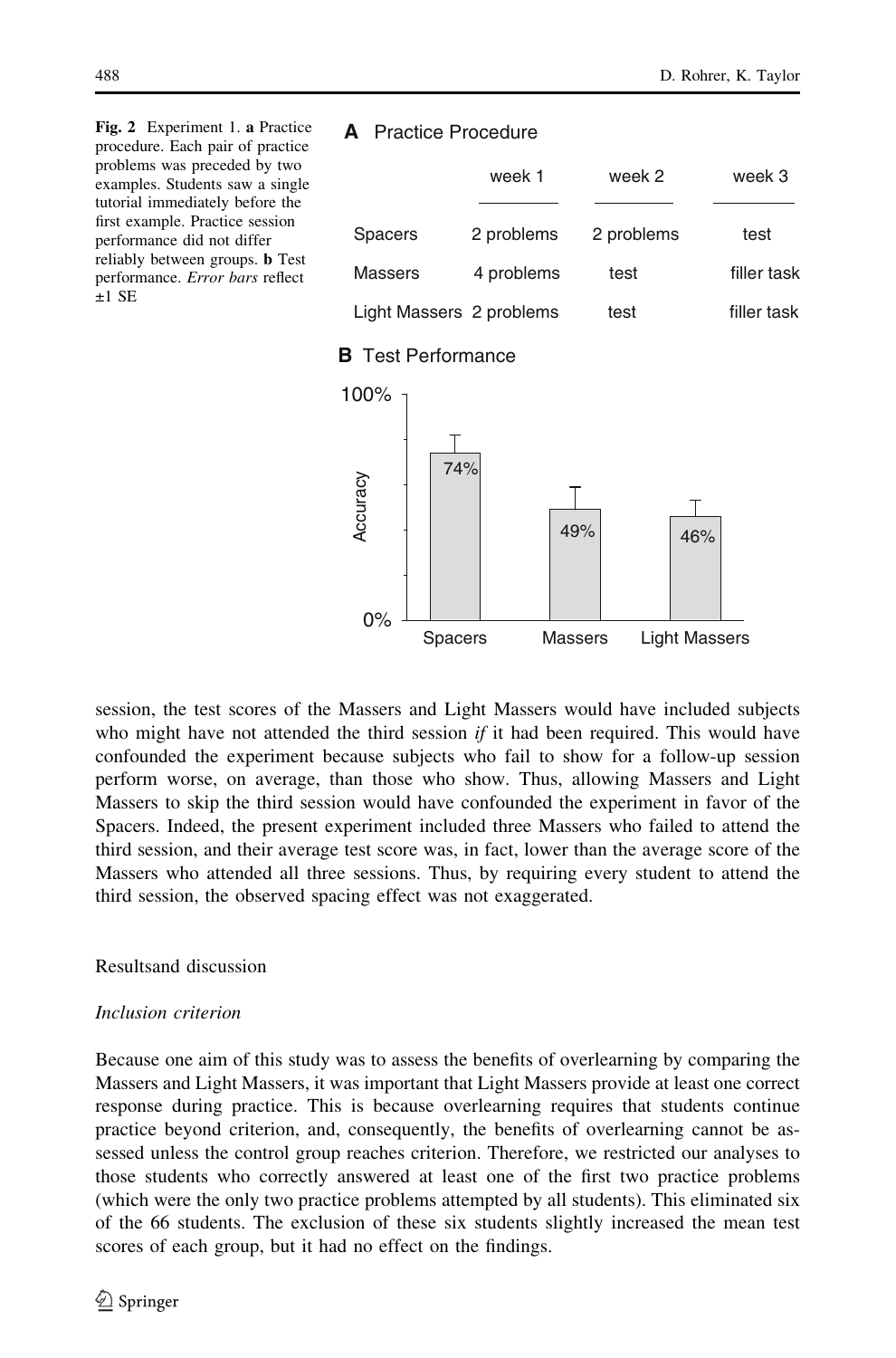### Practice performance

diverged.

Mean accuracy for the first two problems equaled  $95\%$  (SE =  $2\%$ ). Naturally, there were no reliable differences between the three groups on these first two problems ( $p > 0.05$ ) because these two practice problems were completed *before* the procedures for the three groups

For the second set of two practice problems, the timing was manipulated, as it was begun immediately after the first practice set (Massers) or 1 week later (Spacers). Yet despite the delay imposed upon the Spacers, their second practice set mean accuracy of 83% (SE = 6%) was about equal to the Massers' average of 82% (SE = 7%),  $t < 1$ . Thus, a 1-week delay did not impair performance on the second practice set, and this was probably due to the fact that each practice set began with two solved examples. Notably, though, this was not a confound because both Massers and Spacers saw the same two examples just before the second practice set. In summary, practice strategy did not significantly affect practice performance.

### Test performance

Practice strategy affected test performance. As shown in Figure [2](#page-7-0)a, the Spacers' mean test accuracy of 74% (SE =  $8\%$ ) exceeded both the Massers' average of 49% (SE =  $10\%$ ) and the Light Massers' average of  $46\%$  (SE = 7%). An analysis of variance revealed a reliable difference between the groups,  $F(2, 57) = 3.59$ ,  $p < 0.05$ ,  $\eta_p^2 = 0.11$ . Subsequent Holm-Sidak comparisons revealed that the Spacers outscored both the Massers ( $p < 0.05$ ) and the Light Massers ( $p < 0.05$ ), but the Massers and the Light Massers did not differ reliably  $(p = 0.8)$ .

### Summary

Two key findings were observed. First, despite a twofold different in the amount of massed practice assigned to Massers and Light Massers, there was not detectable difference in their test scores. Thus, because the Light Massers correctly answered at least one practice problem (as all analyses excluded subjects who did not correctly answer any practice problems), this finding constitutes a null effect of overlearning (i.e., immediate postcriterion study). Admittedly, overlearning might have significantly boosted test scores if the number of massed practice problems had varied by a factor of, say, 10 and not just two. However, any such effect would need to be extremely large before it would justify the tenfold increase in study time. This is because learners have a finite amount of study time, and they should invest this time in strategies that provide a good return on their investment. Thus, while an extremely large amount of overlearning might boost test scores, it would probably not be efficient. Finally, and as noted in the Introduction, a null effect of mathematics overlearning was observed previously (Rohrer & Taylor, [2006\)](#page-16-0). However, the present finding is the first in which the null effect cannot be attributed to an artificial constraint on test performance. That is, the inability of the Massers to outscore the Light Massers cannot be attributed to an inherent ceiling effect because the Massers were vastly outscored by the Spacers. This superiority of Spacers over Massers–a spacing effect—is the second key finding of this study. Both findings—the null effect of overlearning and the superiority of spacing over massing—favor the shuffled format, which uses spaced practice, over the more commonly used standard format, which induces massing and overlearning.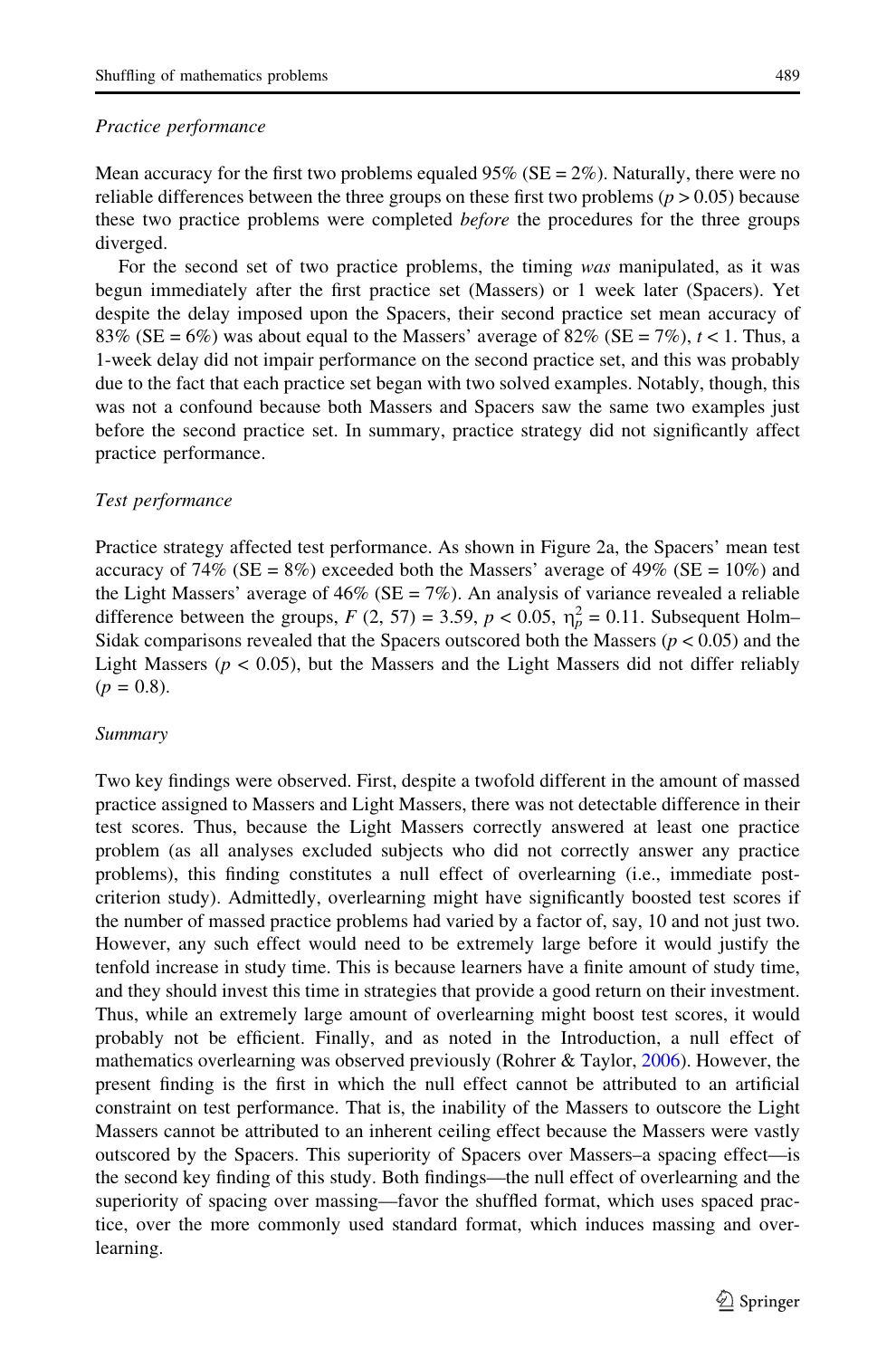# Experiment 2

In the second experiment, students worked a set of practice problems that were either blocked by problem type or mixed together. College students were taught how to find the volume of the four obscure geometric solids shown in Fig. [3](#page-10-0)a and then completed one of two randomly assigned practice schedules. Each group worked the same practice problems, but the practice problems were either blocked (e.g., four problems for one solid, then four problems for another solid) or systematically mixed. Both the Mixers and the Blockers completed two practice sessions, separated by 1 week, and were tested 1 week after their second practice session, as shown in Fig. [4](#page-12-0)a. As detailed in the Introduction, mixed practice requires that students learn to pair a type of problem with its appropriate procedure, and, for that reason, we suspected that the Mixers would outscore Blockers at test.

## Method

## **Participants**

Three sessions were completed by 18 undergraduates (13 women) at the University of South Florida. An additional 15 students completed the first session but failed to attend either the second or third session. None participated in Experiment 1. Although the sample size was small, statistical power was not a concern because of effect sizes were large.

### Task

The students learned to calculate the volume of four geometric solids. Formal definitions of the four solids are given in the [Appendix](#page-15-0), but students instead saw the illustrations and descriptions shown in Fig. [3](#page-10-0)a. The volume of each solid depends solely on its radius (r) and height (h). In every problem presented during practice or test, the radius and height equaled a positive integer of seven or less. Problems and solutions were presented in the format shown in Fig. [3](#page-10-0)b. Of note, students were asked to write the appropriate formula in a preprinted box and write the volume in a preprinted oval.

### Base rate survey

To verify that the volume formulas were virtually unknown to the participant pool used in Experiment 2, we tested a sample of 25 students (14 women) from the same pool, none of whom participated in either experiment. Each student was given 8 min to solve the eight test problems given in Experiment 2, and these included two problems for each of the four solids. None of the students correctly answered any of the problems. As in Experiment 1, concerns about pre-experimental knowledge are further tempered by random assignment and the law of large numbers.

# Procedure

The students attended three sessions spaced 1 week apart. At the beginning of the first session, each student was randomly assigned to the group of Mixers or Blockers. For both groups, the first and second sessions were practice sessions, and the third session included the test.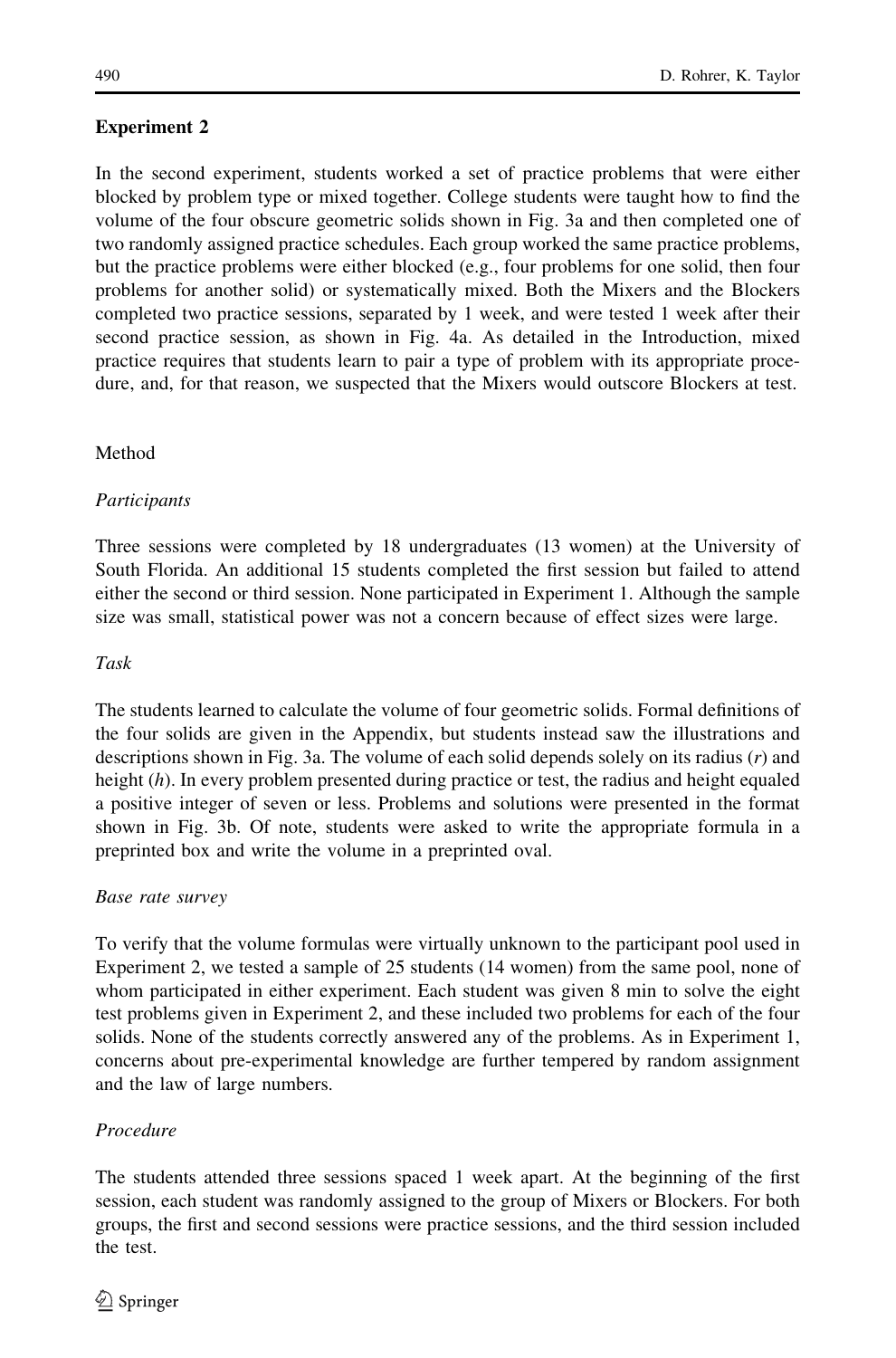### <span id="page-10-0"></span>**A**

A **wedge** is the boldfaced portion of the tube. Its bottom is a circle, and its top is a slanted oval. Its volume equals 2 *r h*



A **spherical cone** is the boldfaced part of the sphere. Its bottom is at the center of the sphere.

The rim of the cone is on the surface of the sphere. Its volume equals  $2 r^2 h$ 



A **spheroid** is similar to a sphere. But its height has been squeezed or stretched. Its volume equals  $4 r<sup>2</sup> h$ 



A **half cone** is the bottom half of a cone. Both its top and bottom are circles. Its volume equals  $7 r<sup>2</sup> h$ 



## **B**

#### **Problem**

Find the volume of a wedge with  $r = 2$  and  $h = 3$ . Write the formula in the box; write the answer in the oval.

#### **Solution**



Fig. 3 Volume task. a The illustrations and descriptions are identical to those shown to the students. Formal definitions of each shape are given in the [Appendix.](#page-15-0) b A sample problem. This example illustrates the format of the solutions presented during the tutorial and the feedback after each practice problem

Each of the two practice sessions included four tutorials and 16 practice problems. The Mixers read all four tutorials before beginning the practice problems, and the 16 practice problems were randomly ordered with the constraint that each set of four practice problems (e.g., 1-4, 5–8, etc.) included one problem for each of the four solids. For the Blockers, each tutorial on a given solid was followed immediately by the four problems relating to that solid (e.g., the wedge tutorial was followed by four wedge problems, the spherical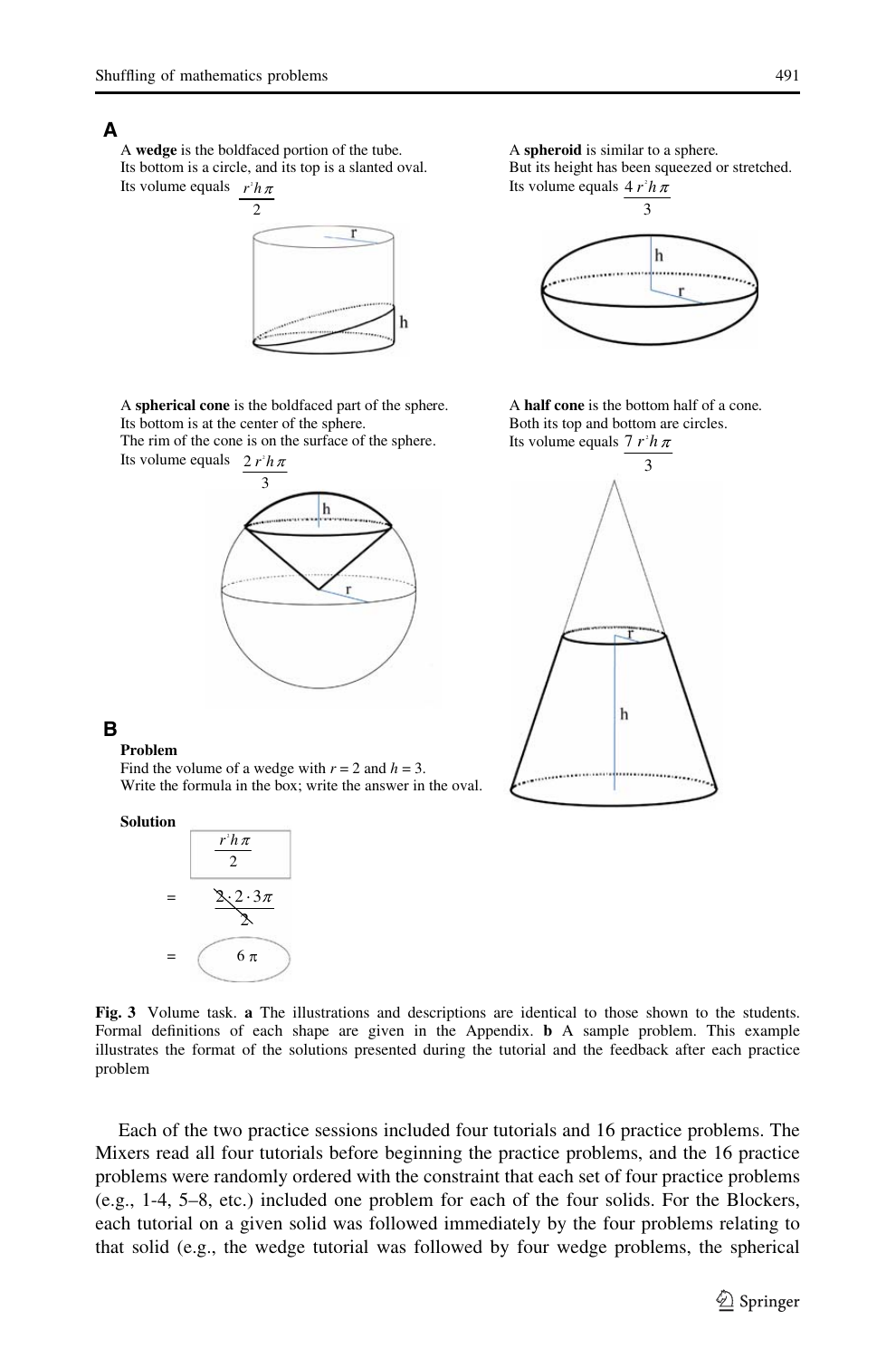cone tutorial was followed by four spherical cone problems, and so forth). Within each condition, the order of the problems did not vary across students, and no problem appeared in both practice sessions. Most importantly, both groups saw the same tutorials and the same practice problems in each session.

Students were given 45 s to read each tutorial, which consisted of the illustration and written description in Fig. [3a](#page-10-0) and one solved example like that shown in Fig. [3](#page-10-0)b. Students were allotted 40 s for each practice problem, and each practice problem was followed immediately by a 10-s visual presentation of the solution. Each practice problem and its subsequent solution were presented in the format shown in Fig. [3b](#page-10-0).

One week after the second session (and their last practice problem), students were tested. Eight novel problems, with two problems for each solid, were presented simultaneously in a random order. All students saw the same problems in the same order. Students were allotted 8 min and were required to sit for the entire time period. Feedback was not provided.

### Results and discussion

### Inclusion criterion

Every student correctly answered at least one practice problem in each practice session. Consequently, every student was included in all further analyses.

### Practice performance

Practice session performance was impeded by mixture (Fig. [4b](#page-12-0)), as the Blockers' average of 89% (SE = 4%) statistically exceeded the Mixers' average of 60% (SE = 7%), t  $(16) = 3.14$ ,  $p \le 0.01$ ,  $d = 1.06$ . This superiority of Blockers was due primarily to the difference in their scores during the first session (87 vs. 43%),  $t(16) = 3.88$ ,  $p < 0.01$ ,  $d =$ 0.53. In the second practice session, the Blockers' superiority was more moderate and not statistically significant (91 vs. 78%),  $t(16) = 1.58$ ,  $p > 0.05$ .

### Test performance

By contrast, the mean test performance of Mixers (63%,  $SE = 12\%$ ) was far greater than that of the Blockers (20%, SE = 9%),  $t(14) = 2.64$ ,  $p < 0.05$ ,  $d = 1.34$ , as shown in Fig. [4c](#page-12-0). Thus, mixed practice produced superior test performance and inferior practice performance (compared to blocked practice), as evidenced by a statistically significant interaction between practice strategy (mixed vs. blocked) and experiment phase (practice vs. test),  $F(1, 1)$  $16) = 35.08, p < 0.001.$ 

In a secondary analysis of test performance, we tabulated the number of test problems for which students provided the correct formula but not the correct answer. Across all students and all test problems, this happened only twice: once for a Mixer and once for a Blocker. Thus, if the correct formula was recalled, the correct answer was almost always found. This means that Blockers (and Mixers) knew how to solve each kind of problem at the time of test, and, consequently, their poor performance was due to their inability to recall the correct formula for each problem. Thus, as fully detailed in the Introduction, it appears that students received the necessary discrimination training only when practice problems were mixed by type.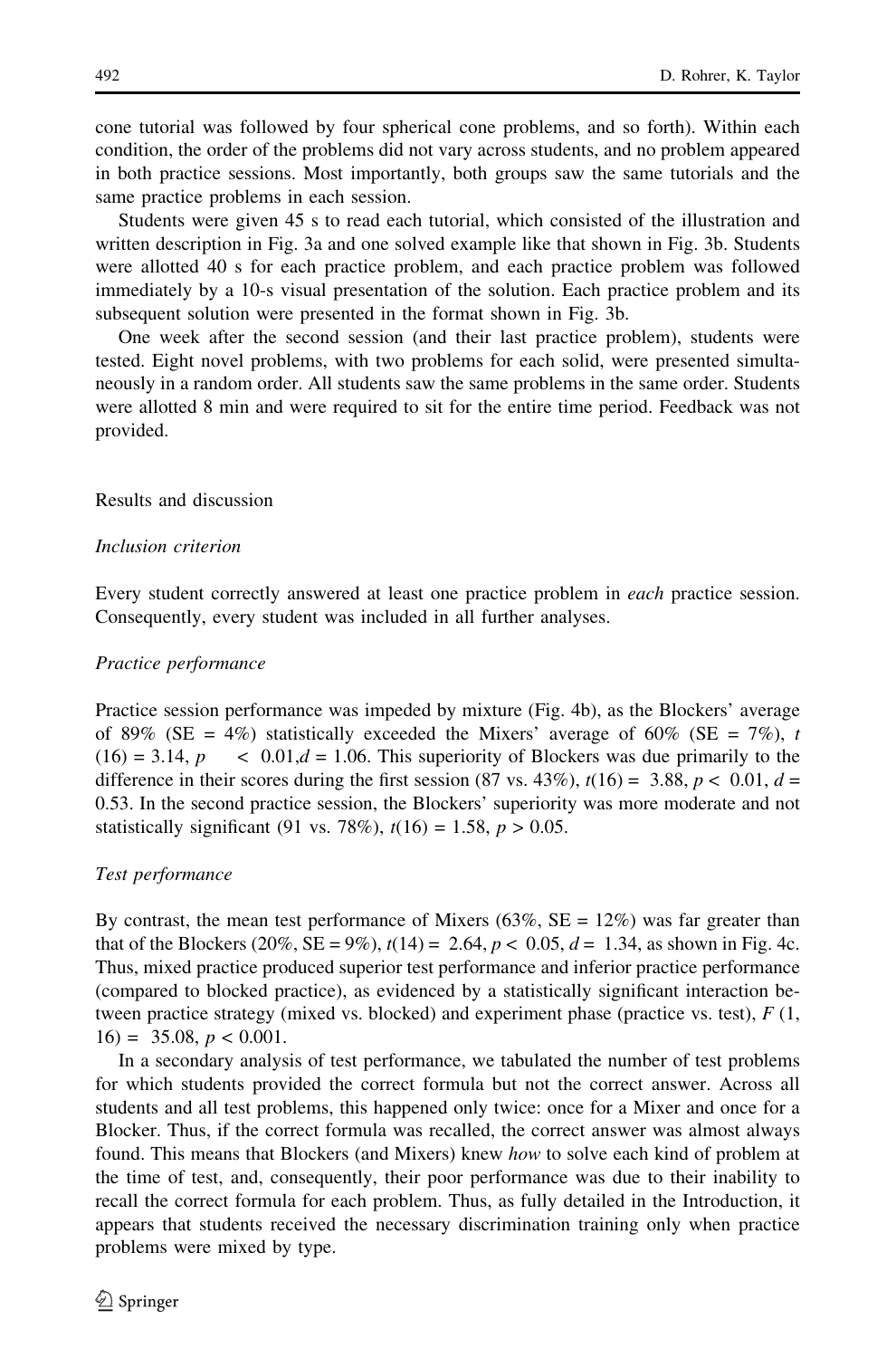<span id="page-12-0"></span>Fig. 4 Experiment 2 a Practice procedure. b Practice session performance. Error bars reflect ±1 SE. Data are averaged across the two practice sessions. See text for details about performance on each specific practice session. c Test performance. Error bars  $reflect +1 SE$ 

#### **A** Practice Procedure



### **B** Practice Performance



Finally, although it might seem that the superior test scores of Mixers could be attributed to the fact that the test problems were mixed rather than blocked, we believe this is unlikely for two reasons. First, if it is assumed that the Blockers' poor test performance stemmed from their inability to pair each kind of problem with the appropriate formula, as suggested by the analysis in the paragraph immediately above, the order of the test problems is logically inconsequential. Second, because the test included only two problems of each type, the difference between a blocked and mixed format would have been slight.

#### Summary

While blocked practice proved superior to mixed practice during the *practice* session, subsequent test scores were much greater when practice was mixed rather than blocked. The superior test performance after mixed practice is, in our view, attributed to the fact that students in this condition were required to know not only how to solve each kind of problem but also which procedure (i.e., formula) was appropriate for each kind of problem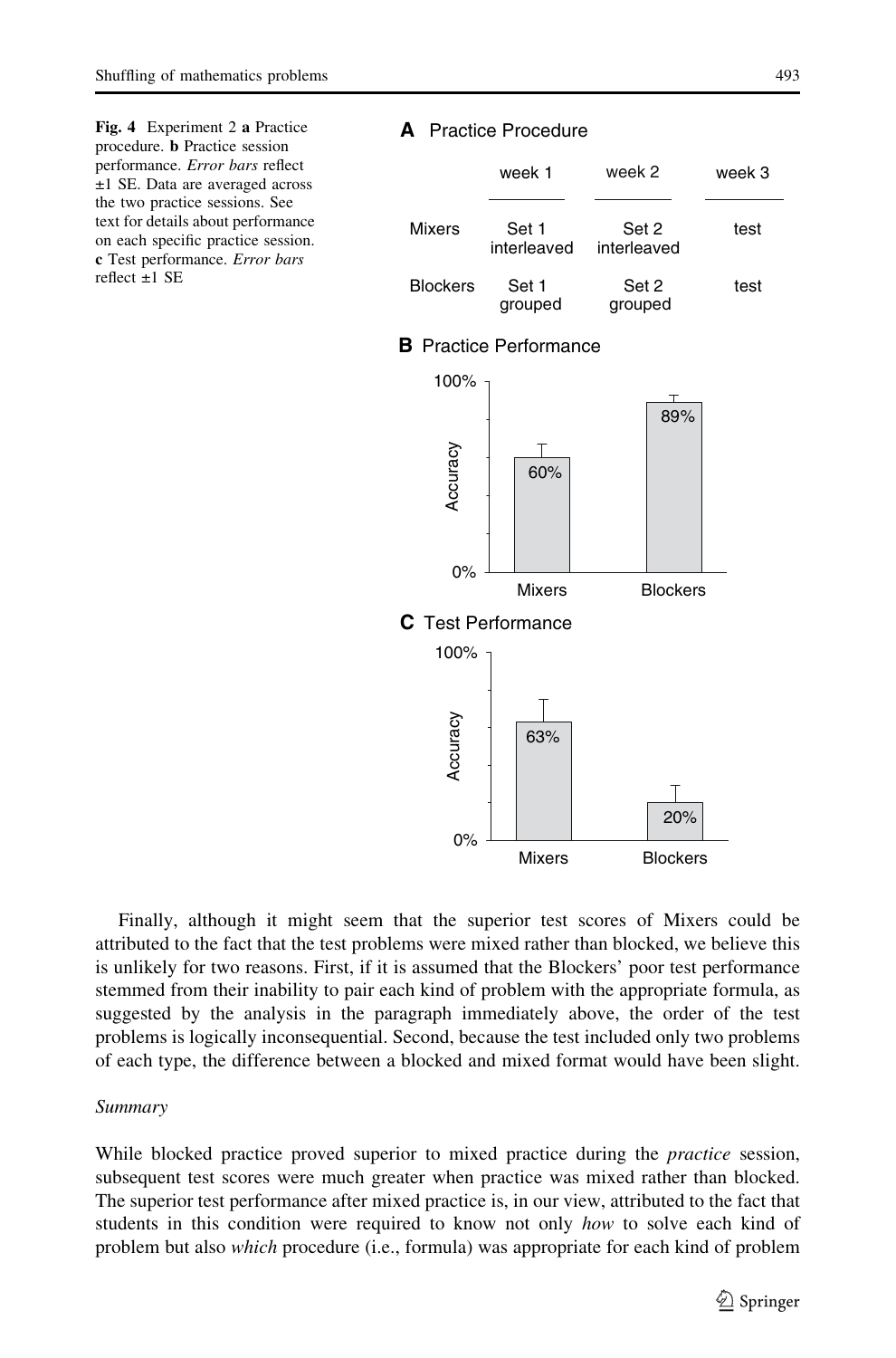(i.e., solid). This possibility is also consistent with the finding that virtually every test error was due to the selection of the wrong formula.

### General discussion

Test performance in both experiments benefited from altering either the timing or the serial order of practice problems. In Experiment 1, test performance increased sharply if a given set of practice problems was spaced across two sessions separated by 1 week, as compared to the massing of these problems within a single session. In addition, there was no decrement in test performance when the number of massed practice problems was reduced by half, which is to say that there was a null effect of the strategy known as overlearning. In Experiment 2, test performance improved 250% when practice problems of different types were mixed together and not blocked by type. In brief, while an increase in the number of massed practice problems did not reliably affect test scores (Experiment 1), large gains in test performance were achieved by the use of spacing or mixing, even though neither of these strategies required additional practice problems.

The two experiments also demonstrated that a learning strategy which provides superior test performance is not necessarily the one that optimizes practice performance. In Experiment 1, the spacing of practice, which boosted test performance, had no effect on practice performance. In Experiment 2, the mixture of problem types, which boosted test performance, actually impeded practice performance. Bjork and his colleagues have observed similar dissociations between practice and test performance, leading them to describe these initially costly but ultimately beneficial strategies as *desirable difficul*ties(e.g., Bjork, [1994](#page-16-0); Christina & Bjork, [1991;](#page-16-0) Schmidt & Bjork, [1992\)](#page-17-0).

#### Caveats

Several limitations apply to the generality of these findings. First, our subjects were college students, and it is possible that the effects observed here might be muted or even absent with much younger students. Second, the experiments reported here relied on a test that required students to solve problems exactly like those shown in practice, and it is not known whether our findings would obtain with measures requiring transfer. Third, our experiments were laboratory based, and future research will be needed to determine if the findings will replicate in a classroom setting. Fourth, the tasks used in our experiments are procedural rather than conceptual (e.g., Rittle-Johnson & Alibali, [1999](#page-16-0); Rittle-Johnson, Siegler, & Alibali, [2001](#page-16-0)), and it remains unknown whether the benefits of spaced and mixed practice would hold for more abstract, conceptual tasks. In brief, our results leave open the possibility that our findings may not generalize to different subjects, tasks, and settings, yet, at the same time, we know of no reason why they would not.

#### Practical implications

The present results cast doubt on the utility of the standard practice format used in most mathematics textbooks because this format is characterized by massed practice and blocked practice—the very two strategies that proved here to be deficient long-term learning strategies. Likewise, the present findings suggest that the shuffled format, with its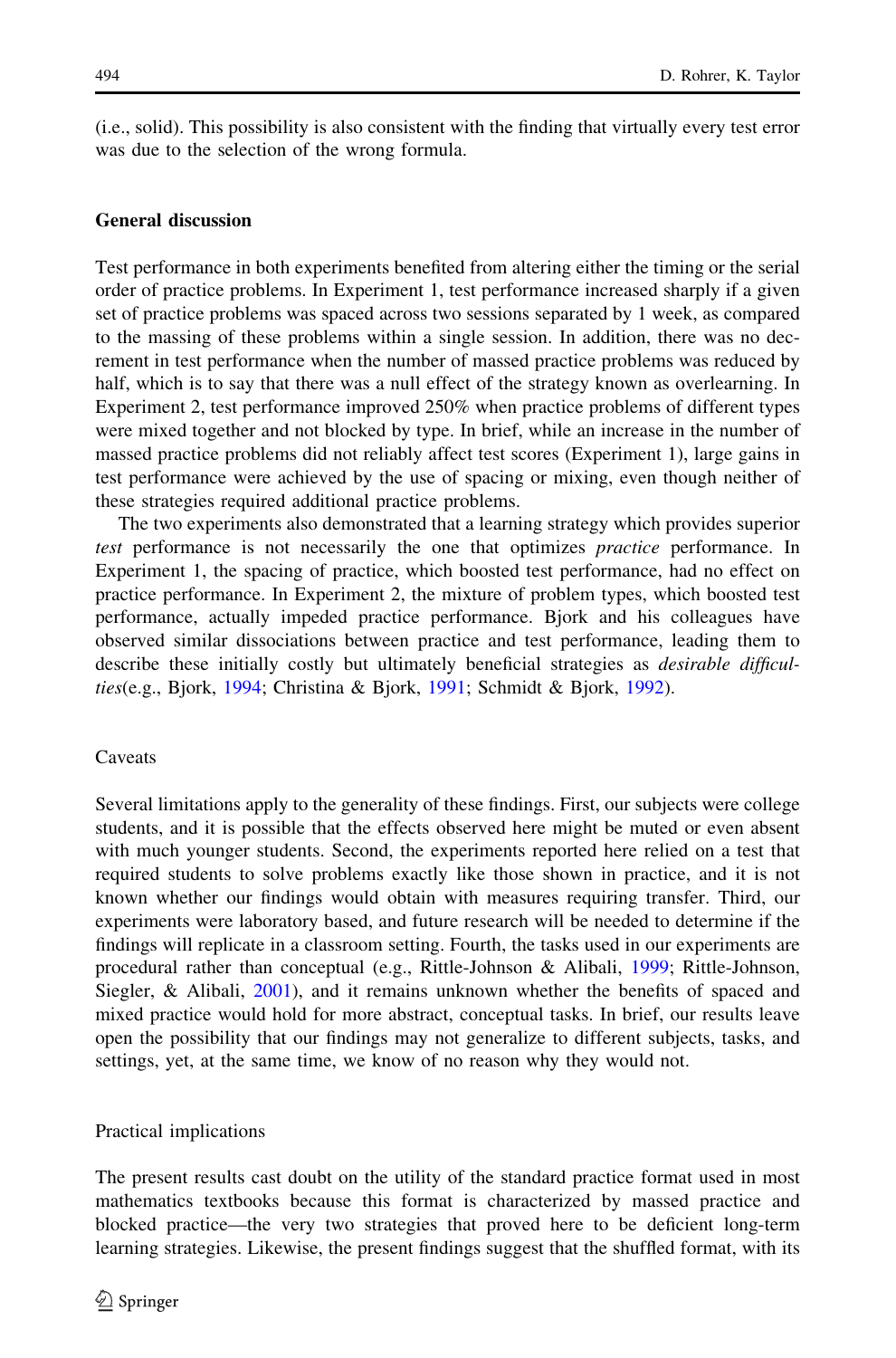reliance on spaced and mixed practice, deserves further consideration by researchers, teachers, educators, and authors.

We should emphasize that the shuffled format can be adopted without any change in the nature or the order of the *lessons*. It does mean, however, that, if a lesson is omitted, one must be careful to also omit corresponding problems throughout the remainder of the textbook. Fortunately, this task is made easy if the textbook includes an index listing every practice problem and its corresponding lesson, allowing the instructor to easily avoid assigning problems relating to omitted topics. Such an index also means that a student can find the lesson corresponding to a problem that he or she cannot solve. In fact, the lesson number for each problem could be provided immediately adjacent to each practice problem.

Perhaps the most well known example of the shuffled format is the Saxon line of mathematics textbooks (e.g., Saxon, [1997\)](#page-17-0). In these textbooks, no more than two or three problems within each practice set are drawn from the immediately preceding lesson, and the remaining one or two dozen problems are drawn from many different lessons. We are not aware of any published, controlled experiments comparing a Saxon and non-Saxon textbook, but such an experiment may not be particularly informative because it would be confounded by the numerous differences between any two such texts. That is, regardless of the outcome of an experimental comparison of a shuffled textbook and a standard textbook, any observed differences in, say, final exam performance might reflect differences in the lessons rather than practice format.

Such confounds would be avoided, however, if two groups of students were presented with the same lessons and different practice sets. For example, each group of students could receive a packet that includes the lessons from a traditional textbook, and these lessons would appear in the same order for both groups. Both groups would also see the same practice problems, but the problems would be arranged in either a standard format or shuffled format. By way of disclosure, neither author has an affiliation with a publishing company or mathematics textbook, although the first author is a former mathematics teacher who has taught with textbooks from many different publishers, including Saxon.

Additional advantages of a shuffled format

There may be additional benefits of a shuffled format not addressed by Experiments 1 and 2. For example, when practice problems relating to a given topic are spaced across multiple practice sets, a student who fails to understand a lesson (or fails to attend a lesson) will still be able to solve most of the problems within the following practice set, whereas a massed practice set ensures that this student will have little or no success. Likewise, if that student achieves better understanding of the topic in a subsequent class meeting (perhaps by observing other students solve the previously assigned practice problems in class), a shuffled format provides opportunities to practice these new skills in the future.

Finally, the logistical demands and the financial costs of adopting a shuffled practice format are relatively small. Instructors can incorporate a shuffled format regardless of their adopted textbook by merely shuffling practice problems from multiple practice sets. Ideally, though, the shuffled format would be incorporated by textbooks and instructional software packages. Notably, the adoption of this new format could be accomplished with little trouble or expense, as authors and publishers could merely rearrange the practice problems in the next edition.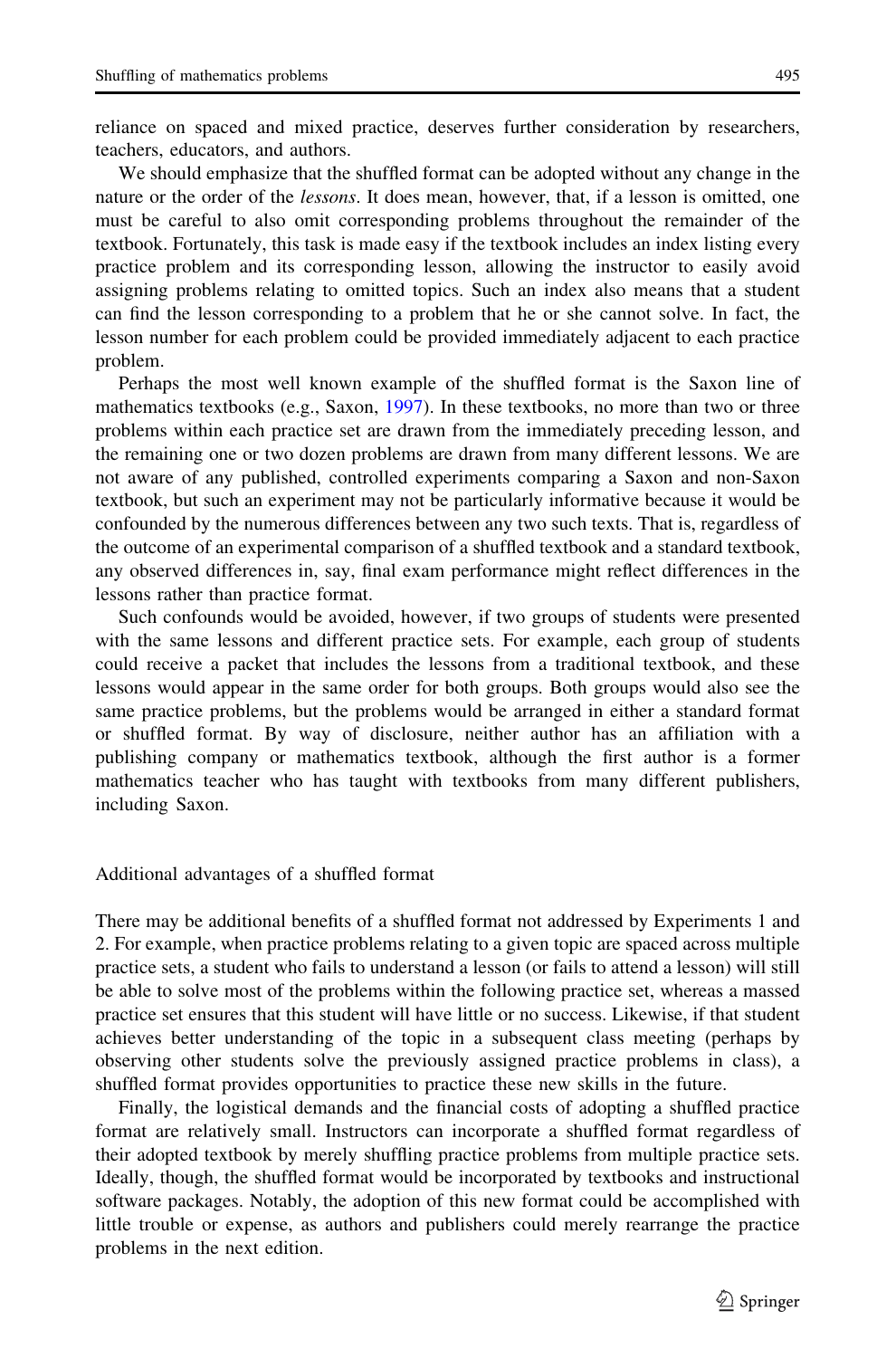<span id="page-15-0"></span>Acknowledgments This research was supported by a grant from the Institute of Education Sciences, US Department of Education. We thank Kristina Martinez and Erica Porch for their assistance with data collection.

### Appendix

### **Permutations**

If a sequence of items includes  $n$  items and  $k$  unique items, the number of permutations of the sequence equals  $n!/(n_1! n_2! ... n_k!)$ , where  $n_i$  equals the number of occurrences of item i. Thus, for the sequence *abbccc*, the number of permutations equals 6!/(1! 2! 3!), or 60.

### Wedge

A wedge is obtained by the truncation of a cylinder by two planes if exactly one of the planes is perpendicular to the cylinder and if the linear intersection of the two planes includes exactly one point on the cylindrical surface. If the latter constraint is relaxed so that the linear intersection may intersect the cylindrical surface *at either one or two points*, the solid is a *cylindrical wedge*. This is the shape shown in Fig. [3](#page-10-0)a. We chose the term wedge for this specific case because we do not know of an accepted term. Its volume equals  $r^2h\pi/2$ , where r equals the radius of its circular base and h equals its maximum height

### Spherical cone

A spherical cone is obtained by removing a conical section of a sphere provided that the vertex of the cone is at the sphere's center and the base of the cone is on the sphere's surface, as shown in Fig. [3a](#page-10-0). Its volume is given by  $2r^2h\pi/3$ , where r equals the radius of the sphere and  $h$  equals the difference of the sphere's radius and the cone's height

### Spheroid

A spheroid is obtained by the rotation of an ellipse about one of its axes. The spheroid in Fig. [3](#page-10-0)a, for example, is rotated about its vertical axis. Its volume equals  $4r^2h\pi/3$ , where r equals the "equatorial radius" and  $h$  equals the "polar radius." The values of  $r$  and  $h$  also equal one-half of the major and minor lengths of the rotated ellipse.

### Half cone

A half cone is a cone truncated by a plane parallel to its base so that the truncation reduces the cone's height by half. Its volume equals  $7r^2h\pi/3$ , where r equals the radius of the upper base and  $h$  equals the height of the truncated cone, as illustrated in Fig. [3a](#page-10-0). The half cone is a specific instance of a conical frustum, which has a height equal to any proportion of the cone's height. We chose the term ''half cone'' to describe a conical frustrum with height equal to exactly half of the cone's height.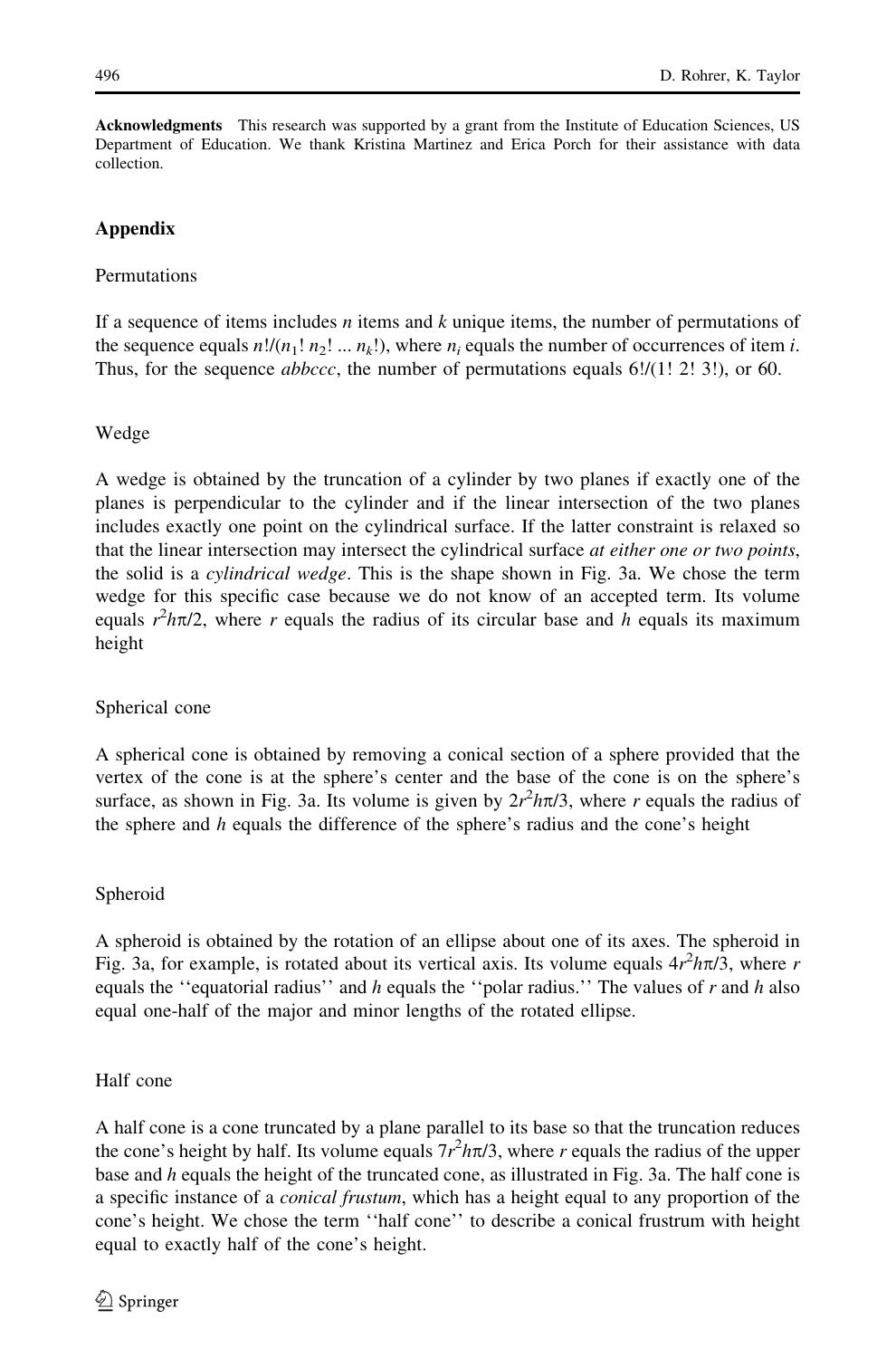#### <span id="page-16-0"></span>**References**

- Bahrick, H. P., Bahrick, L. E., Bahrick, A. S., & Bahrick, P. E. (1993). Maintenance of foreign-language vocabulary and the spacing effect. Psychological Science, 4, 316–321.
- Bjork, R. A. (1979). Information-processing analysis of college teaching. Educational Psychologist, 14, 15– 23.
- Bjork, R. A. (1988). Retrieval practice and the maintenance of knowledge. In M.M. Gruneberg, P.E., Morris, & R.N. Sykes (Eds.), Practical aspects of memory II (pp. 391–401). London: Wiley.
- Bjork, R. A. (1994). Memory and meta-memory considerations in the training of human beings. In J. Metcalfe & A. Shimamura (Eds.), Metacognition: Knowing about knowing (pp. 185–205). Cambridge: MIT.
- Bloom, K. C., & Shuell, T. J. (1981). Effects of massed and distributed practice on the learning and retention of second-language vocabulary. Journal of Educational Research, 74, 245–248.
- Carpenter, S. K., & DeLosh, E. L. (2005). Application of the testing and the spacing effects to name learning. Applied Cognitive Psychology, 19, 619–636.
- Carson, L. M., & Wiegand, R. L. (1979). Motor schema formation and retention in young children: A test of Schmidt's schema theory. Journal of Motor Behavior, 11, 247–251.
- Cepeda, N. J., Pashler, H., Vul, E., Wixted, J. T., & Rohrer, D. (2006). Distributed practice in verbal recall tasks: A review and quantitative synthesis. Psychological Bulletin, 132, 354–380.
- Christina, R. W., Bjork, R. A. (1991). Optimizing long-term retention and transfer. In D. Druckman & R. A. Bjork (Eds.), In the mind's eye: Enhancing human performance (pp. 23–56). Washington DC: National Academy Press.
- Dempster, F. N. (1989). Spacing effects and their implications for theory and practice. Educational Psychology Review, 1, 309–330.
- Driskell, J. E., Willis, R. P., & Copper, C. (1992). Effect of overlearning on retention. Journal of Applied Psychology, 77, 615–622.
- Fitts, P. M. (1965). Factors in complex skill training. In R. Glaser (Ed.), Training research and education (pp. 177–197). New York: Wiley.
- Foriska, T. J. (1993). What every educator should know about learning. Schools in the Middle, 3, 39–44.
- Gilbert, T. F. (1957). Overlearning and the retention of meaningful prose. Journal of General Psychology, 56, 281–289.

Glencoe (2001) Mathematics: Applications and Connections—Course 1. New York: Glencoe-McGraw Hill.

- Grote, M. G. (1995). Distributed versus massed practice in high school physics. School Science and Mathematics, 95, 97–101.
- Hall, J. F. (1989). Learning and memory, 2nd Ed. Boston: Allyn & Bacon.
- Jahnke, J.C., & Nowaczyk, R. H. (1998). Cognition. Upper Saddle River: Prentice Hall.
- Kester, L., Kirschner, P. A., & Van Merriënboer, J. J. G. (2004). Timing of information presentation in learning statistics. Instructional Science, 32, 233–252.
- Krueger, W. C. F. (1929). The effect of overlearning on retention. Journal of Experimental Psychology, 12, 71–78.
- Mayfield, K. H., & Chase, P. N. (2002). The effects of cumulative practice on mathematics problem solving. Journal of Applied Behavior Analysis, 35, 105–123.
- Pashler, H., Rohrer, D., Cepeda, N. J., & Carpenter, S. K. (2007). Enhancing learning and retarding forgetting: Choices and consequences. Psychonomic Bulletin & Review (in press).
- Postman, L. (1962). Retention as a function of degree of overlearning. Science, 135, 666–667.

Radvasky, G. (2006). Human memory. Boston: Pearson Education Group.

- Rea, C. P., & Modigliani, V. (1985). The effect of expanded versus massed practice on the retention of multiplication facts and spelling lists. Human Learning: Journal of Practical Research & Applications, 4, 11–18.
- Reynolds, J. H., & Glaser, R. (1964). Effects of repetition and spaced review upon retention of a complex learning task. Journal of Educational Psychology, 55, 297–308.
- Rittle-Johnson, B. & Alibali, M. W. (1999). Conceptual and procedural knowledge of mathematics: Does one lead to the other? Journal of Educational Psychology, 91, 175–189.
- Rittle-Johnson, B., Siegler, R. S., & Alibali, M. W. (2001). Developing conceptual understanding and procedural skill in mathematics: An iterative process. Journal of Educational Psychology, 93, 346– 362.
- Rohrer, D., & Taylor, K. (2006). The effects of overlearning and distributed practice on the retention of mathematics knowledge. Applied Cognitive Psychology, 20, 1209–1224.
- Rohrer, D., & Taylor, K. (2006). The effects of overlearning and distributed practice on the retention of mathematics knowledge. Applied Cognitive Psychology, 20, 1209–1224.